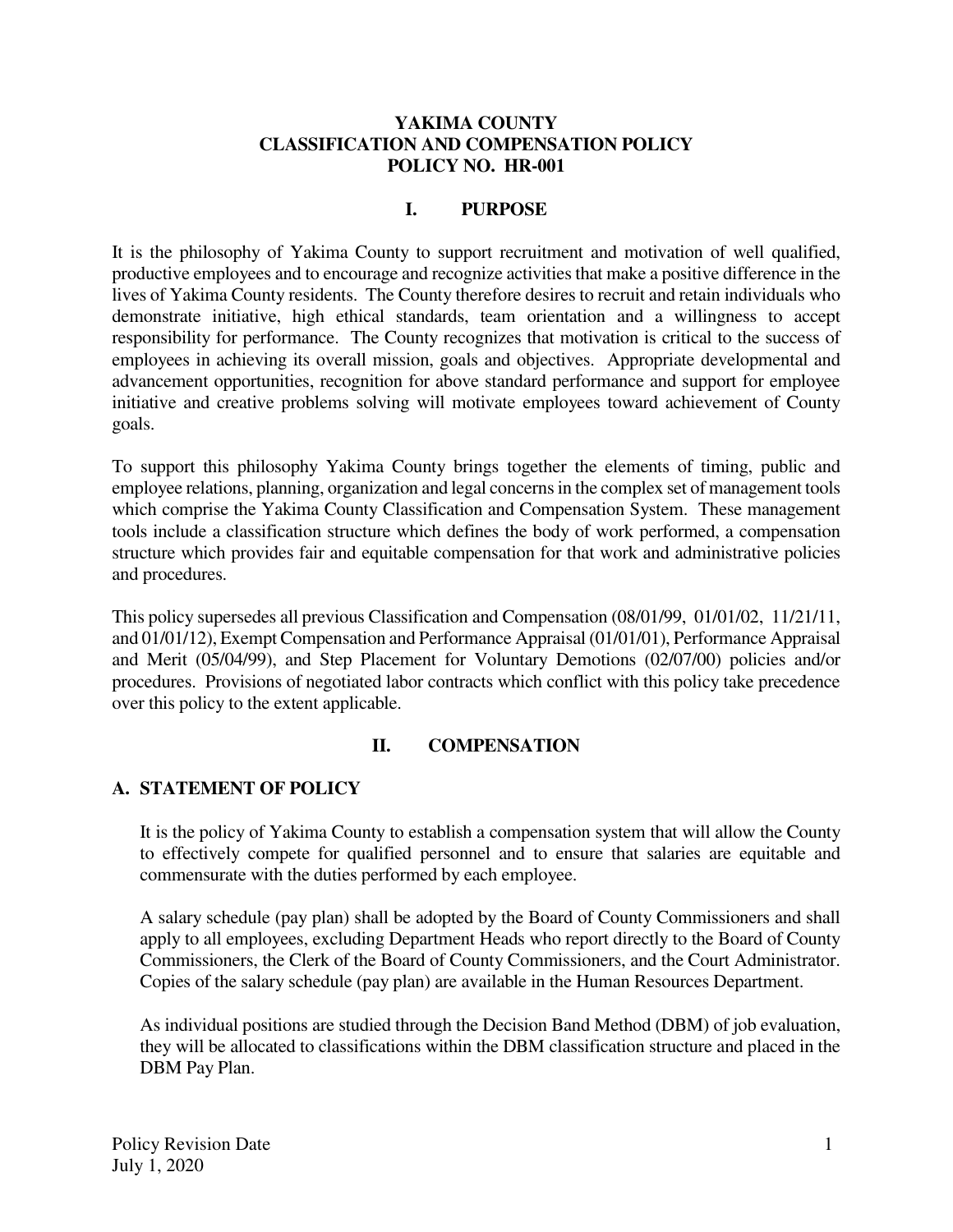### **B. DECISION BAND METHOD PAY PLANS**

- 1. *Philosophy:* Based upon the Decision Band Method of job evaluation, the Yakima County Compensation Structure shall reflect both internal equity and external parity with the labor markets in which the County must compete. Compensation structure recommendations shall include consideration of the salary range structure as well as all other compensation received by employees. The compensation structure shall consist of a *Base Salary Pay Plan* as well as additional "shadow" *Market Parity* pay ranges for classifications which meet the criteria below.
- 2. *Base Salary Pay Plan Ranges:* All classifications shall have a base salary range which may be modified periodically by the Board of County Commissioners based on labor market data and the County's economic position. The base salary pay plan structure shall reflect the relative internal value relationship of classes as established in the classification structure through the Decision Band Method (DBM) of job evaluation. Base salary ranges shall also reflect the comparable labor market as shown on market trend lines statistically determined from salary survey information. Each base salary range will be divided into 14 data points.
- 3. *Salary Survey Methodology:* The Board of County Commissioners may periodically decide to update labor market data for their use in establishing base salary ranges for classifications within the DBM classification system. When appropriate, updated labor market data shall be obtained by surveying the County's comparable labor market. The Salary Survey will consist of: a Benchmark Job Analysis, a determination of the County's Labor Market; and a Salary Survey Analysis Methodology to analyze Survey data.
	- 3.1. *Benchmark Job Analysis:* Benchmark classifications are those County jobs that are likely to have similar characteristics with other organizations and are standards against which the pay of other jobs can be compared. Benchmarks utilized for the Salary Survey will be selected using the following guidelines:
		- 3.1.1. Benchmarks should be selected from throughout the DBM structure such that all Bands, Grades, and Subgrades are represented.
		- 3.1.2. Benchmarks should include a minimum of three representative job classifications within each Band, Grade, and Subgrade,
		- 3.1.3. Benchmarks should be fairly accurate representations of all job classifications within each Band, Grade, and Subgrade,
		- 3.1.4. Benchmarks should be readily recognizable by survey participants and should be typical jobs that would exist in the organizations to be surveyed, and
		- 3.1.5. Benchmarks should include job classifications that contain a number of employees.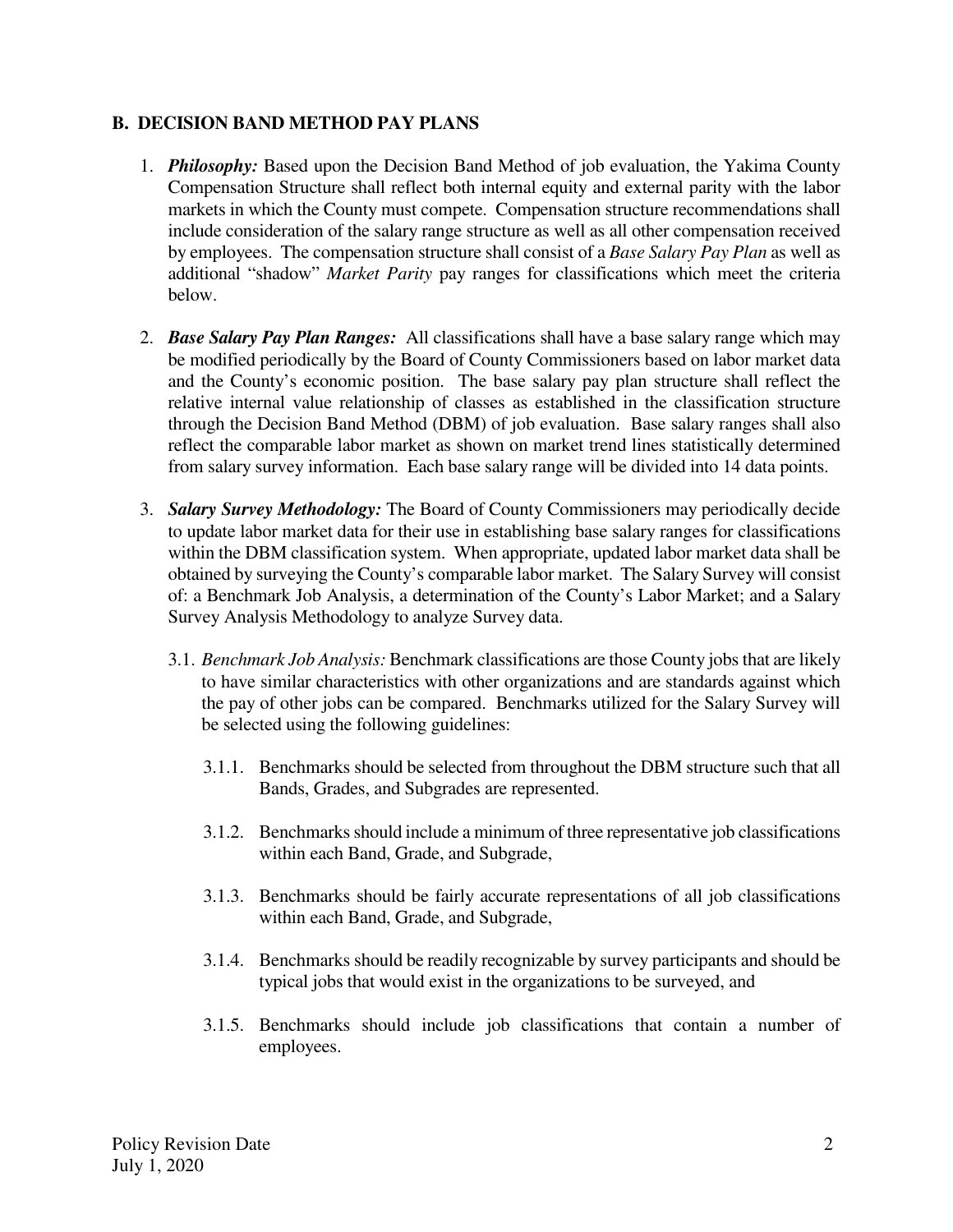*Labor Market:* The determination of the County's labor market(s) is a critical step in obtaining relevant compensation comparables. Yakima County has selected the following counties as comparables;

> Benton County Grant County Kitsap County Spokane County Thurston County Whatcom County

- 4. *Salary Survey Analysis Methodology:* Survey information obtained as a result of the Salary Survey for DBM levels A11, A12, A13, B21, B22, B23, B24/B51, B25/B32, C41, C42, C43, C44/C51, and C45/C52 will be compiled and analyzed in accordance with the following methodology:
	- 4.1. An Adjusted Salary for each participant's reported benchmark will be calculated by normalizing the reported wages to an annual salary comprised of a 40 hour work week, a 173.3 hour work month, and a 2,080 hour work year.
	- 4.2. A Minimumand Maximum Adjusted Salary will be calculated as follows for each benchmark reported by all respondents.
		- 4.2.1. The Minimum Adjusted Salary will be the respondent's lowest reported Adjusted Salary for the benchmark.
		- 4.2.2. The Maximum Adjusted Salary will be the respondent's highest reported Adjusted Salary for the benchmark.
	- 4.3. The Minimum and Maximum Adjusted Salaries will be standardized to the Yakima County labor market by multiplying each Adjusted Salary by a Salary Cost of Living Index (SCOLI) factor to obtain a SCOLI Minimum Salary, a SCOLI Midpoint Salary, and a SCOLI Maximum Salary.
		- 4.3.1. The Salary.com website will be used to obtain SCOLI information. The SCOLI factor for each survey participant will be calculated using the Salary Survey participant's closest city as the "Current Location" and the City of Yakima as the "New Location" on the Cost of Living calculator.
		- 4.3.2. The SCOLI factor will be set at 100% for participants within the local labor market. The SCOLI factor for participants outside the local labor market will be calculated as a ratio of the participant's SCOLI divided by Yakima County's SCOLI, not to exceed 100%.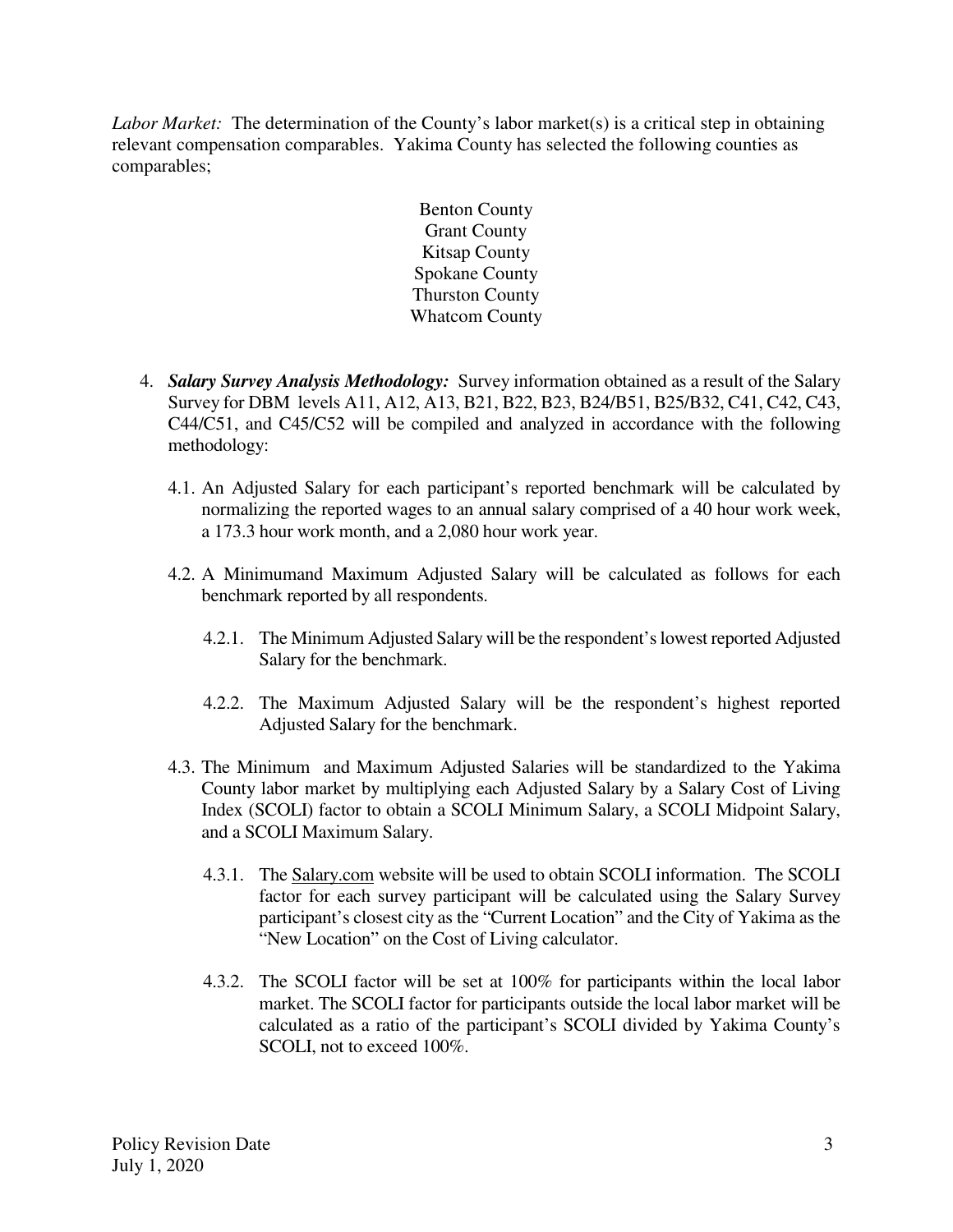- 4.4. The medians (50<sup>th</sup> percentiles) of the SCOLI Minimumand SCOLI Maximum Salaries will be calculated for each benchmark.
	- 4.4.1. The SCOLI Minimum Median for each benchmark will be the median value of the SCOLI Minimums reported by all respondents for the benchmark.
	- 4.4.2. The SCOLI Maximum Median for each benchmark will be the median value of the SCOLI Maximums reported by all respondents for the benchmark
- 4.5. The County Low Salaryand the County High Salary for each benchmark will be calculated using the current County Base Pay Plan.
	- 4.5.1. The County Low Salary is the lowest County Salary for the benchmark.
	- 4.5.2. The County High Salary is the highest County Salary for the benchmark.
- 4.6. Trend lines for the Market Lowand the Market High will be calculated using linear regression. Each trend line will be expressed in terms of a linear equation  $y = mx + b$ where y returns the Market Salary Values, m is the slope of the trend line, x is the current base salary for the Band, Grade and Subgrade, and b is the constant value where the trend line crosses the y axis at  $x = 0$ .
	- 4.6.1. The Market Low Trend Line regression analysis will use the County Low Salary values as the "X" values and the SCOLI Minimum Salaries as the "Y" values for each benchmark. The Market Low value for each benchmark will be determined by intersecting the benchmark's County Low Salary with the trend line.
	- 4.6.2. The Market High Trend Line regression analysis will use the County High Salary values as the "X" values and the SCOLI High Salaries as the "Y" values for each benchmark. The Market High value for each benchmark will be determined by intersecting the benchmark's County High Salary with the trend line.
- 5. *Salary Range Structure:* The Yakima County salary range structure shall provide sufficient breadth to recognize increased value to the County. Salary range spans are calculated using the SCOLI Low Salary and SCOLI High Salary for DBM levels A11, A12, A13, B21, B22, B23, B24/B51, B25/B32, C41, C42, C43, C44/C51, and C45/C52 determined as part of the Salary Survey Analysis Methodology as follows:
	- 5.1. The Market Entry Salary and the Market Maximum Salary will be determined for each Band, Grade, and Subgrade using the Market Low Trend Line and Market High Trend Line respectively.
		- 5.1.1. For DBM A11, A12, and A13 the Market Entry Salary will be equal to 95% of the Market Low Trend Line value; and the Market Maximum Salary will be equal to the Market High Trend Line value.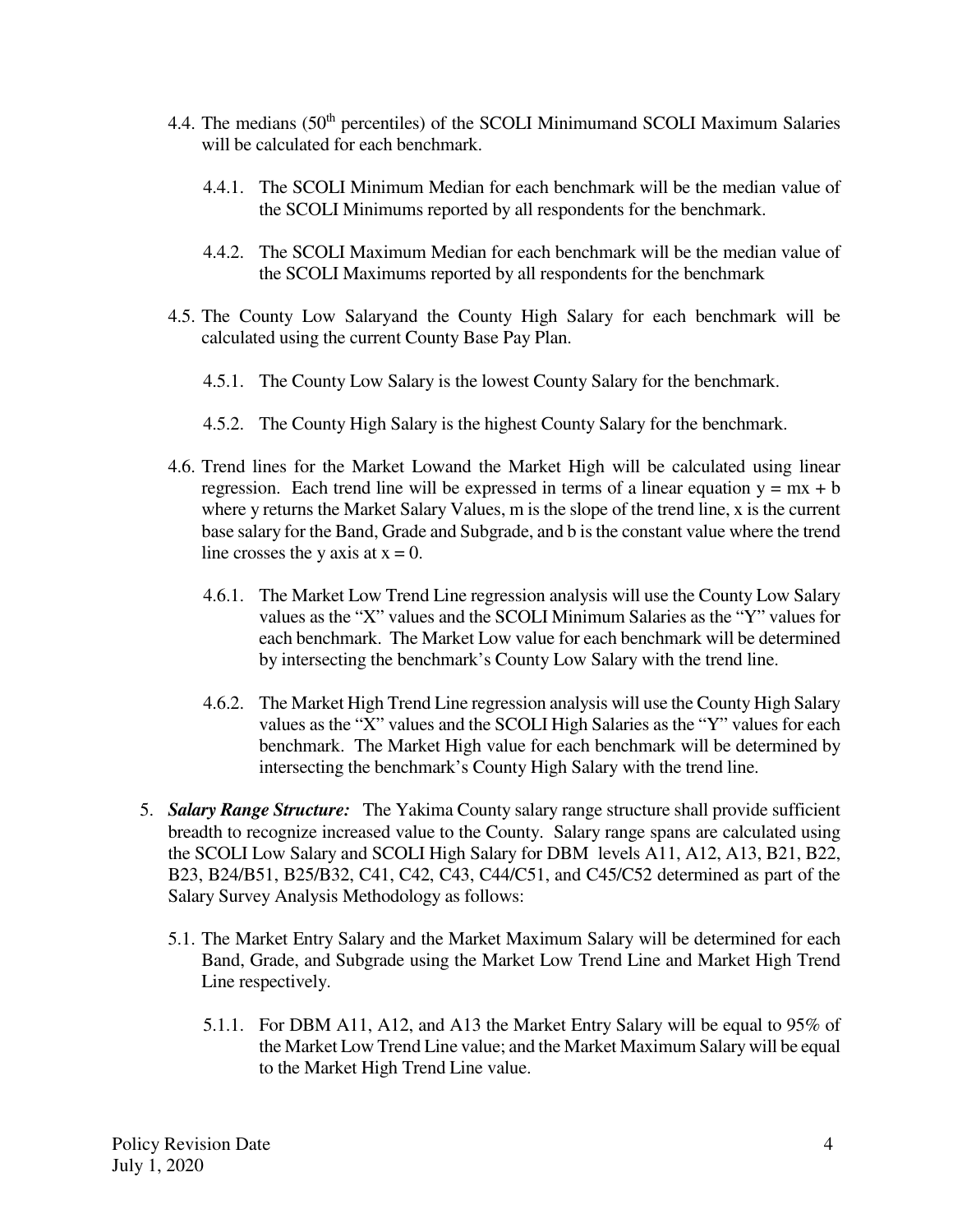- 5.1.2. For DBM B21, B22, and B23; the Market Entry Salary will be equal to 97.5% of the Market Low Trend Line value and the Market Maximum Salary will be equal to the Market High Trend Line value.
- 5.1.3. For DBM B24, B25, C41, C42, C43, C44/C51, AND C45/C52; the Market Entry Salary will be equal to the Market Low Trend Line value and the Maximum Salary will be equal to the Market High Trend Line value.
- 5.1.4. For DBM D61, D62, D63, D64, E81 and E82; the Market Entry Salary will be calculated using the equation for the Market Low Trend Line where the "x" value is the County Low Salary for the Band, Grade and Subgrade. The Maximum Salary will be calculated using the equation for the Market High Trend Line where the "x" value is the County High Salary for the Band, Grade and Subgrade.
- 5.2. The Range for each Band, Grade, and Subgrade will be calculated by dividing the difference between the Market Maximum Salary and the Market Entry Salary by the Market Entry Salary – ((Market Maximum Salary – Market Entry Salary) / Market Entry Salary).
- 6. *Pay Table Structure:* The range for each Band, Grade, and Subgrade will be divided into 14 data points. The percent change between adjacent data points will be equal.
	- 6.1. The percent change between data points within the Range will be calculated by adding one to the Range and raising the sum to the 1/13th power.
	- 6.2. The first data point will represent the Market Entry Salary; the second data point will be equal to the first data point multiplied by the percent change between data points; the third data point will be equal to the second data point times the percent change between data points; and so forth until fourteen points have been calculated. The fourteenth data point will represent the Maximum Salary.
- 7. *Market Parity Pay Ranges:* The Board of County Commissioners may establish a market premium for specific classes when there is a situation where the market compensation level is not consistent with the established salary range resulting from the formal job evaluation process used to establish internal equity within Yakima County classifications. The Board of County Commissioners will establish the County's target market compensation position relative to other comparable agencies.
	- 7.1. If the market compensation study determines that the base salary range for a class is 10% or more below Yakima County's target market position for the year, then a market premium amount may be established that approximates the difference between the target market compensation position level and the job rate for the classification. The market premium amount will be added to the entire salary range for the classification. The base salary range for the classification will remain unchanged.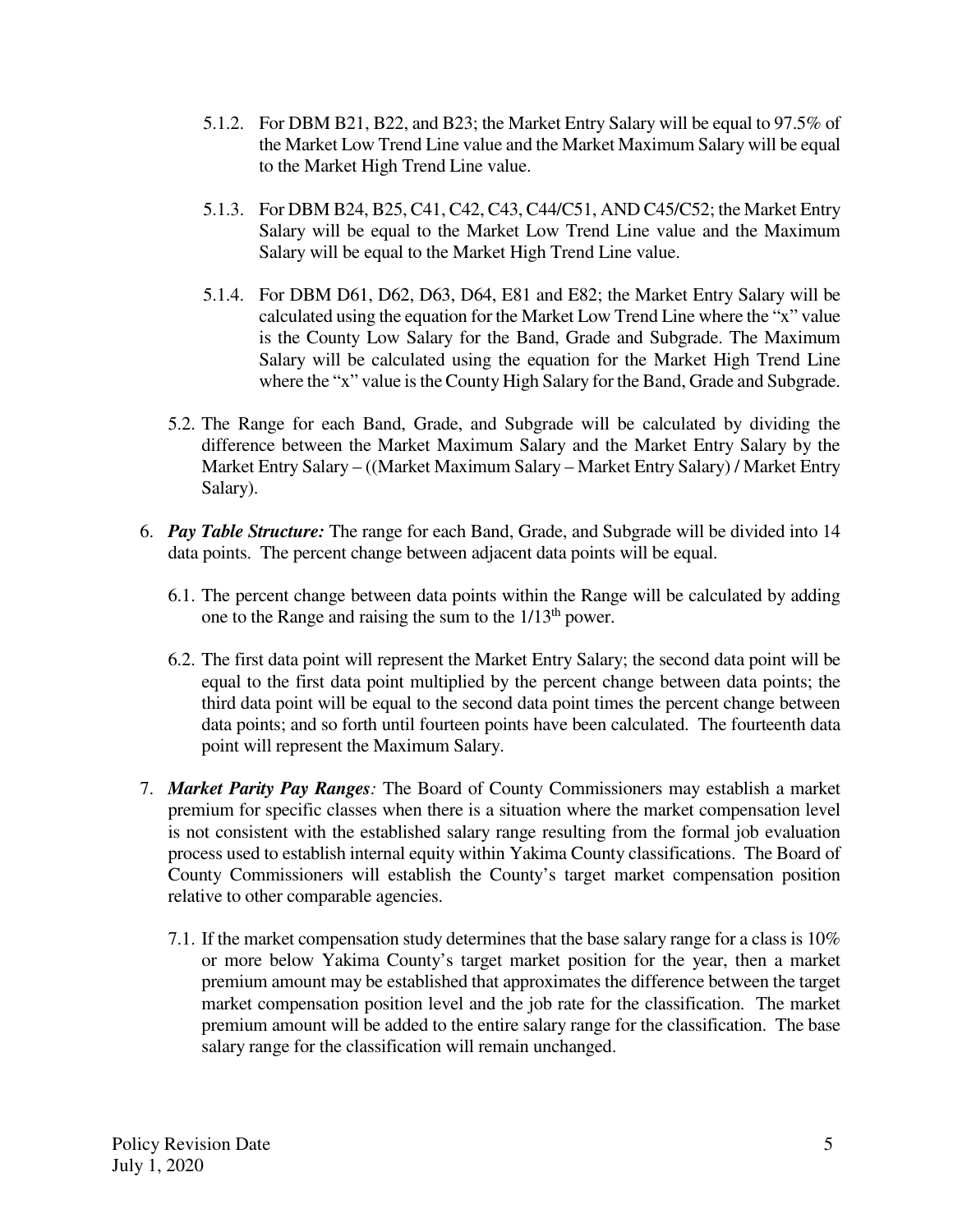- 7.2. Job classifications with market premiums added to the base salary range will continue to be included in all comprehensive surveys of Decision Band Method classifications within the occupational group until such time as the base salary range for the classification is within 10% of the target market level for the classification. The market premium amounts for a classification may change up or down based upon the data received from the market compensation study for the classification. Should the market premium amount fall to less than 10% below the target market compensation position of the County, then the market premium will be eliminated and the salary for the individual position will be the individual's current increment in the base salary grade for the job classification.
- 8. *Establishment of Compensation:* Compensation to employees includes consideration of the salary range structure as well as all other economic benefits received. The Board of County Commissioners, based on the County's economic position and the County's labor market, may choose to implement compensation increases to employees by way of salary increases and/or increases to economic benefits. At such times that the Board decides to grant employee salary increases, the Board may choose to:
	- 8.1. Revise a Pay Range by applying all or part of a market adjustment identified by the Salary Survey Methodology to the Salary Range Structure and Pay Table Structure.
	- 8.2. Revise a Pay Range by applying all or part of a market adjustment AND approve the movement of employees up one increment in a Pay Range.
	- 8.3. Changes to the above established compensation recommendations require review and approved by the Board of County Commissioners.

### **C. MAINTENANCE OF THE PAY PLANS**

The Human Resources Department shall be responsible for the continuous maintenance and administration of the Yakima County Compensation Plan. This will include a periodic review and analysis of rates of pay for similar positions in comparable labor markets, organizations, cost-of-living factors, budgetary considerations, and other related factors. On the basis of this information, the Director of Human Resources shall recommend to the Board of County Commissioners changes to keep the plan current, uniform and equitable. Such changes shall be approved by the Board of County Commissioners and shall then be included in the annual budget.

The Yakima County Compensation System shall include a Decision Band Method Pay Plan for classes included in the Decision Band Method Classification System, as well as Pay Plans according to provisions of bargaining agreements for other employee groups.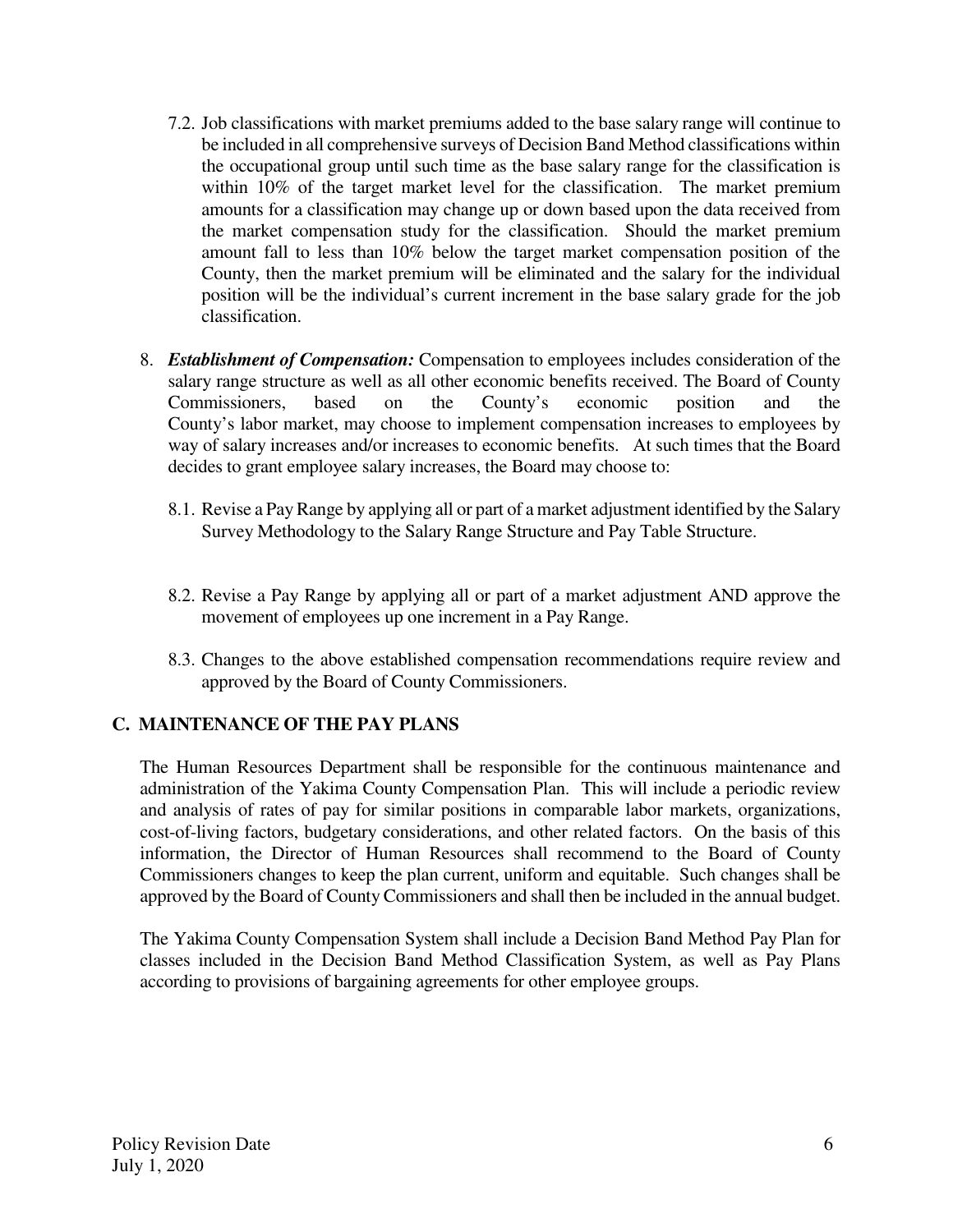### **III. YAKIMA COUNTY CLASSIFICATION STRUCTURE**

## **A. PHILOSOPHY**

The Yakima County Classification Structure will reflect meaningful and measurable differences in the levels of work within each occupational group. The classification structure will facilitate internal equity. The classification will designate different levels and categories of work according to the Decision Band Method of job evaluation. The classification structure will be periodically reviewed to ensure that it meets current needs of operating departments and also that it is sufficiently flexible to adapt to changing environments. The County will create new classes and redefine class responsibilities as needed to ensure responsiveness to organizational and environmental change.

Revision of class specifications and position descriptions within the classification plan shall be made as often as is necessary to provide current information on positions and classes. Position descriptions and class specifications do not constitute an employment agreement between the County and employee, and are subject to change as the needs of the County and the requirements of the job change. Examples of duties listed in the class specification are intended only as illustrations of the various types of work performed. Omissions of specific statements of duties does not exclude them from the position if the work is similarly related or a logical assignment to the position.

### **RESPONSIBILITIES**

- *1. Human Resources Department:* It shall be the duty of the Human Resources Department to work with the Personnel Committee and Department Heads and Elected Officials to examine the duties of positions, to allocate them to existing or newly created classes, to periodically review the entire classification plan and to recommend modifications to reflect current accepted classification practices, changes in responsibilities of existing positions, and compliance with new laws and regulations. The Human Resources Department will respond to departmental requests for revision of class specifications or development of new class specifications to meet on-going operational requirements of Yakima County. The Human Resources Department shall prepare recommendations for the Board of County Commissioners regarding position reclassification after Decision Band Methodology position review. The Human Resources Department shall assist the Department Head/Elected Official in scheduling any appeal of denied position reclassification requests with the Personnel Committee.
- *2. Department Head/Elected Officials:* Class specifications will be reviewed by operating departments on an annual basis to ensure that they meet current needs. Department Heads and Elected Officials shall submit a written recommendation to the Human Resources Department when a new position is requested or the duties of a position are substantially changed, including justification for reclassification and emphasizing changes in position responsibilities, requirements or decision making level.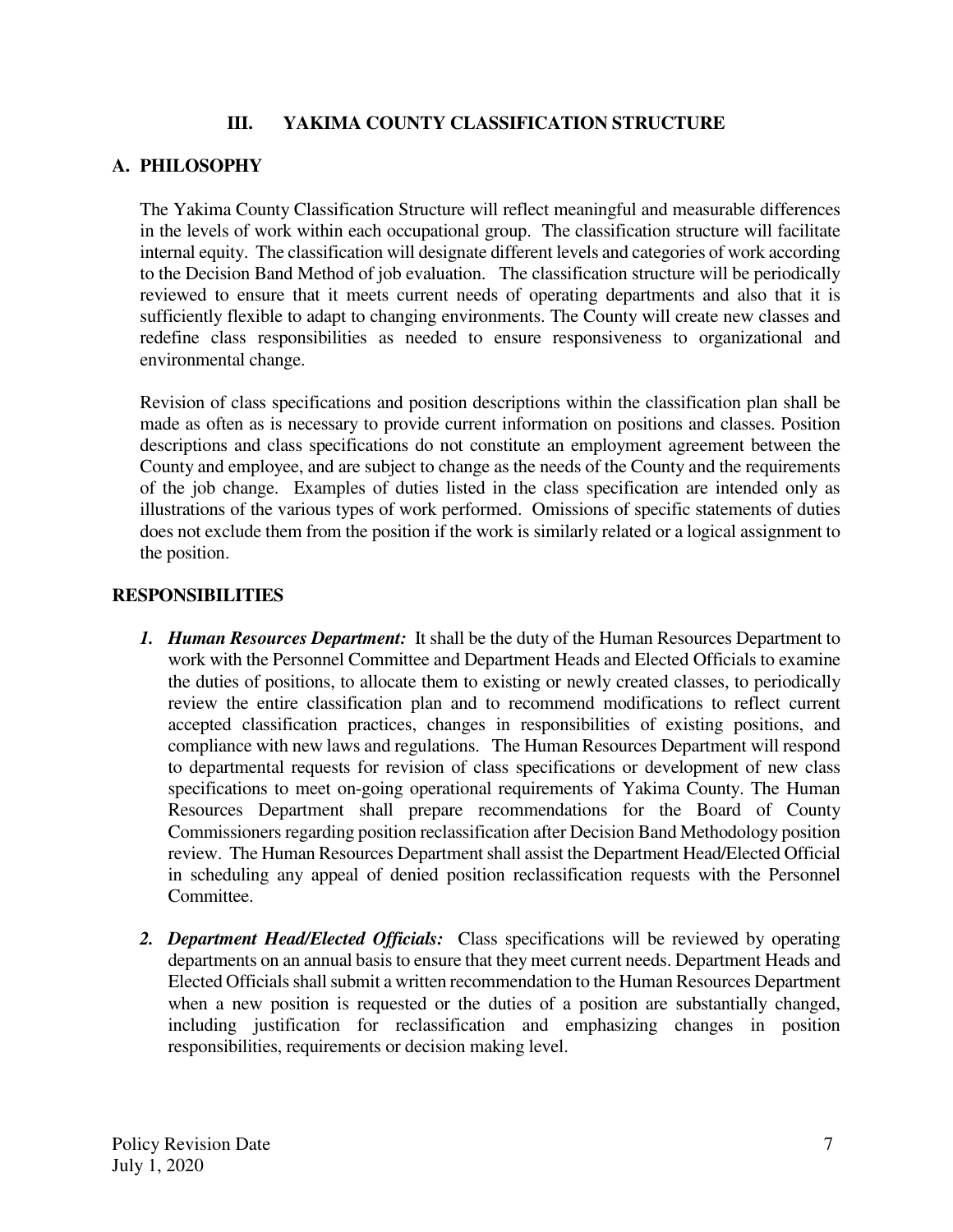*3. Personnel Committee:* The Personnel Committee reviews Classification and Compensation System policy administration issues, makes related recommendations to the Board of County Commissioners and serves as the reclassification appeal board.

## **C. BROAD CLASSES**

The Yakima County Classification Structure shall generally consist of broad classes that reflect the essential duties and responsibilities performed by incumbents in each class and will include a limited number of narrow classes where appropriate. The classification structure shall provide for career advancement/progression within occupational groups where feasible.

### **D. CLASS SPECIFICATIONS**

The Human Resources Department shall maintain class specifications which shall include: Class Title, Class Code, Department, Overtime Status, Reporting Structure, Effective Date, Essential Duties (reflecting current typical duties performed), Minimum Qualifications, and Special Requirements. The class specification shall serve as the basis for recruitment of vacant positions. Copies of class specifications are available in the Human Resources Department.

The Human Resources Department shall maintain documentation regarding specific position descriptions. These provide a basis for customizing recruitment announcements, performance management and appraisal, and compliance with the Americans with Disabilities Act.

### **IV. PROCEDURES**

### **A. NEW EMPLOYEE HIRING**

New employees will generally be paid the entry salary rate in the appropriate salary range. Appointment at a level above the entry rate is subject to approval of the Board of County Commissioners. Justification for hire above the entry rate must accompany hiring documentation.

### **B. PROMOTION PAY RATE**

An employee promoted to a position in a higher pay grade shall have his/her salary established within the range of the new assigned pay grade as follows:

- 1. Pay will be set at the entry rate in the appropriate salary range for the new position; or
- 2. If the entry rate does not provide at least a 5% increase, pay will be set at the increment level in the higher pay grade that provides at least a 5% increase above the employee's current salary.

### **C. DEMOTION PAY RATE**

1. An employee who is demoted as a disciplinary action shall be placed at the same increment level in the lower classification pay range as currently held in the position from which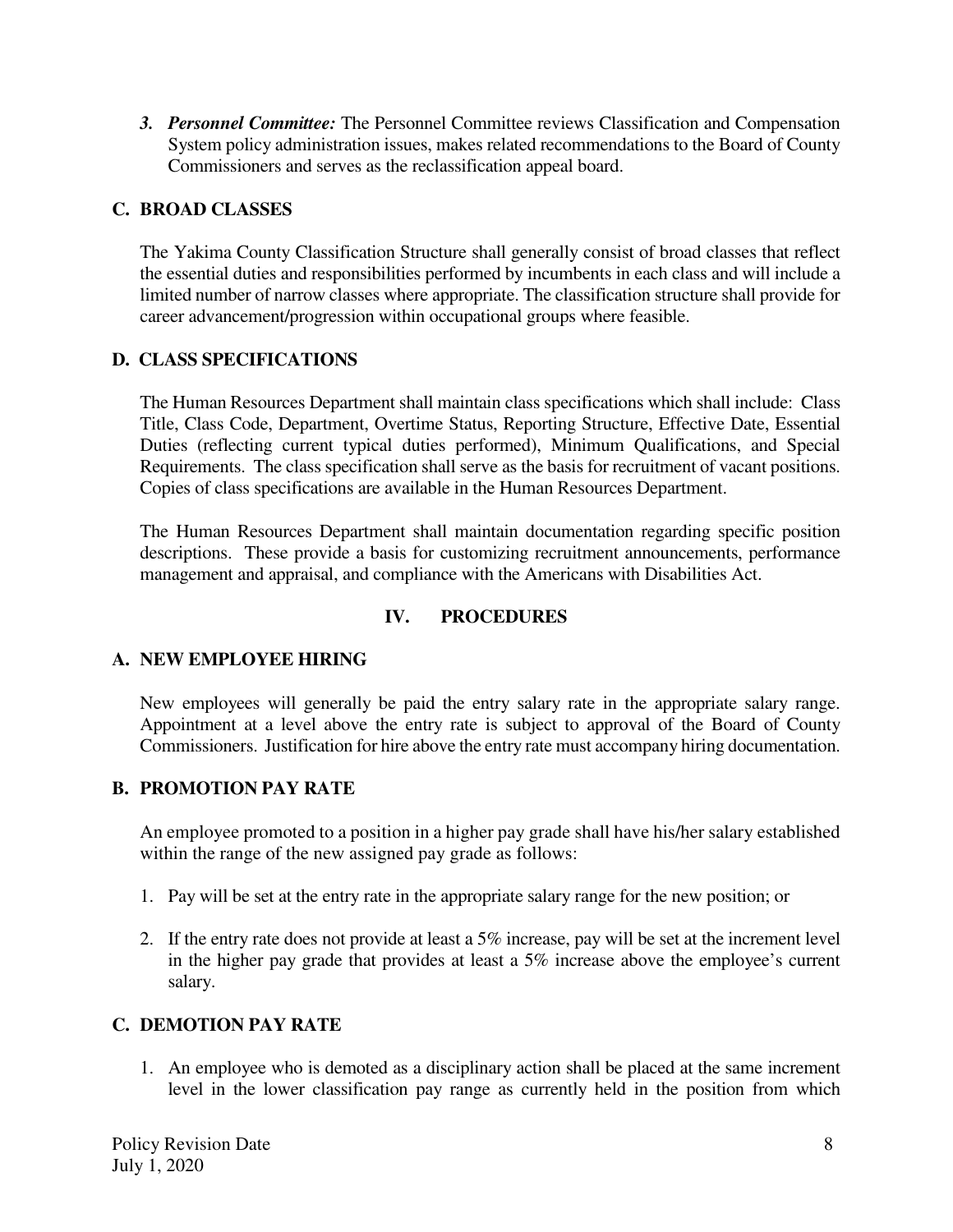demoted. Approval for placement at a higher increment level shall require approval of the Board of County Commissioners.

- 2. An employee who accepts an involuntary demotion for non-disciplinary reasons shall be placed in the increment level that is closest to, but not greater than, the pay rate in the class from which demoted.
- 3. An employee who voluntarily requests a demotion to or applies for position in a lower classification shall be placed in the compensation system at the same increment level in the lower classification pay range as currently held in the position in the higher classification pay range. Approval for placement at a higher increment level shall require approval of the Board of County Commissioners.
- 4. There shall be no increase in salary level as a result of a voluntary demotion.

# **D. RECLASSIFICATION**

The employee or Department Head may submit to the Human Resources Department a request for reclassification. Human Resources shall ensure that the employee is notified of timelines according to bargaining agreements. As the first step in the review, the employee will be asked to complete and return a position description questionnaire. Human Resources will conduct a position review according the Decision Band Method. A report of determinations shall be given to the Personnel Committee which may accept, modify, or reject the HR Department determination. The Personnel Committee shall submit a formal classification recommendation to the Human Resources and Budget Directors for consideration prior to approval by the Board of County Commissioners. The Department Head/Elected Official may appeal the recommendation to the Personnel Committee in person, before it is submitted to the Board of County Commissioners.

# **E. RECLASSIFICATION PAY RATE**

- 1. An employee who is advanced to a higher pay range through reclassification shall have his/her salary set to the lowest increment level within the new pay range that provides at least a 5% increase in pay.
- 2. An employee in a position reclassified to a classification in the same pay range shall receive no increase in pay.
- 2. An employee in a position reclassified to a lower level shall be placed in the closest increment level in the lower pay range with no increase in pay, or Y-rated if the employee's current pay is above the maximum rate of the new pay range.
- 3. *Pay Rates Exceeding Range Maximum (Y-Rating)*: "Y-rated" means an individual's compensation will remain frozen until the base salary range of the position catches up to the individual's frozen salary. If a position is reclassified for reasons other than a significant change in duties and responsibilities and the salary for the incumbent exceeds the maximum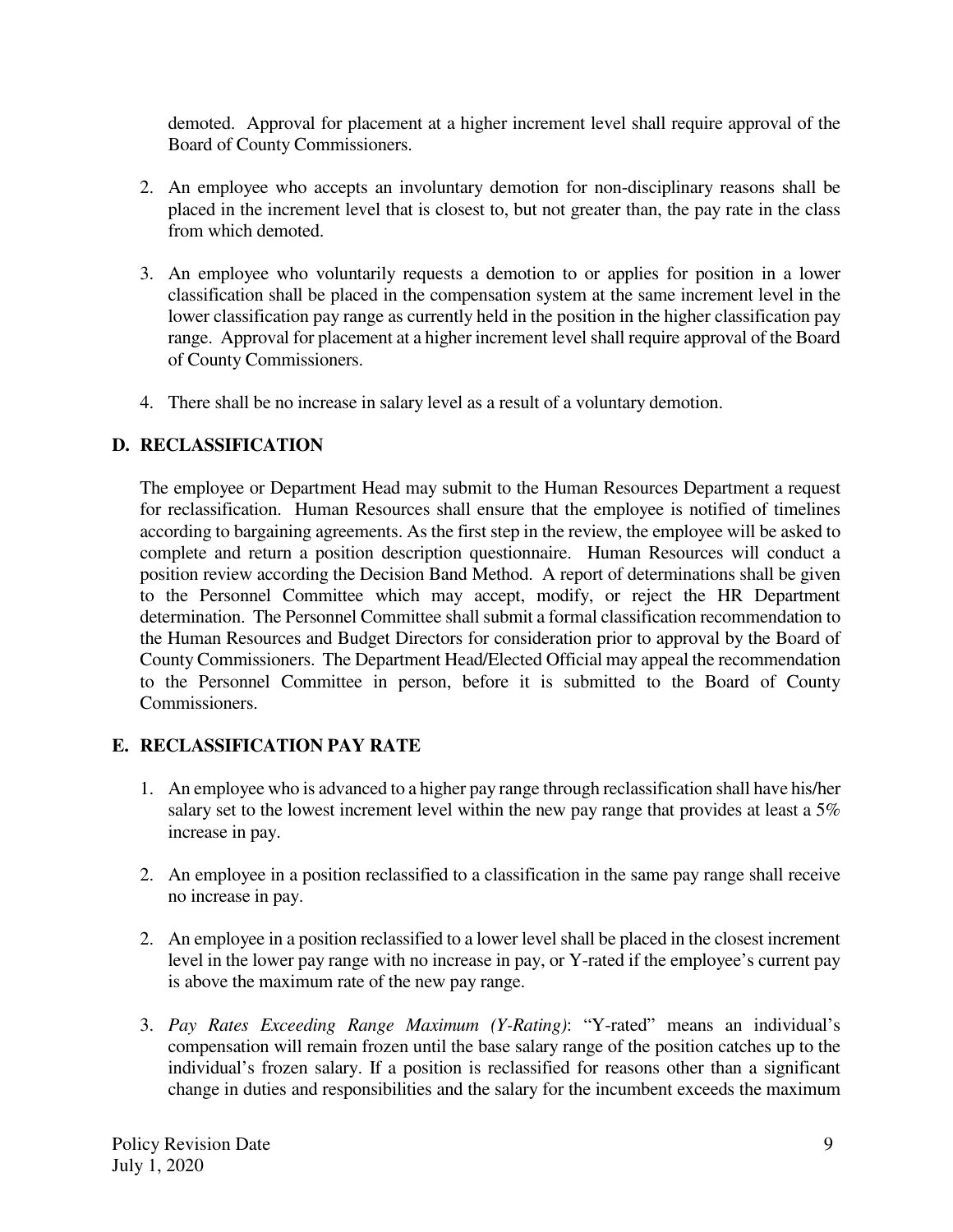rate of the base salary grade for the classification, the individual will be Y-rated and will not experience a reduction in pay.

## **F. ANNIVERSARY DATES**

- 1. Hire Date: date of the individual's most recent employment with the County.
- 2. Original Hire Date: date of the individual originally entered employment with the County.
- 3. Continuous Service Date: date used to determine length of service calculations for:
	- a. Time Off Accruals
	- b. Benefit Elections
- 4. Current Position Date: date individual entered into current position.
- 5. Seniority Date: date used for Longevity calculations
- 6. Union Seniority Date: date to track seniority within each collective bargaining unit.
- 7. Increment Advancement: Frequency of increment advancements shall be according to the provisions of the applicable Pay Plan as approved and adopted by the Board of County Commissioners and/or relevant collective bargaining agreements. Increment advancement, when adopted by resolution of the Board of County Commissioners, shall occur on April 1st.
- 8. A regular employee who is promoted will have his/her Current Position Date changed to the effective date of the promotion.
- 9. A regular employee who is voluntarily demoted shall have his/her Current Position Date adjusted.
- 10. A regular employee who accepts a lateral transfer or position in the same classification pay range shall have his/her Current Position Date changed. The employee shall not receive an increase in pay.
- 11. A regular employee who returns from a leave of absence without pay which was for a period in excess of one half of his/her regularly scheduled payroll period hours will have his/her Continuous Service Date, Seniority Date, and Union Seniority Date adjusted by the length of time the employee was on leave without pay.
- 12. There will be no change in an employee's salary when the position is reallocated to a classification in the same pay range.

### **c. OUT-OF-CLASS PAY**

There are circumstances in which an employee receives compensation for the performance of duties in a higher classification than he/she normally performs. The provisions herein apply to all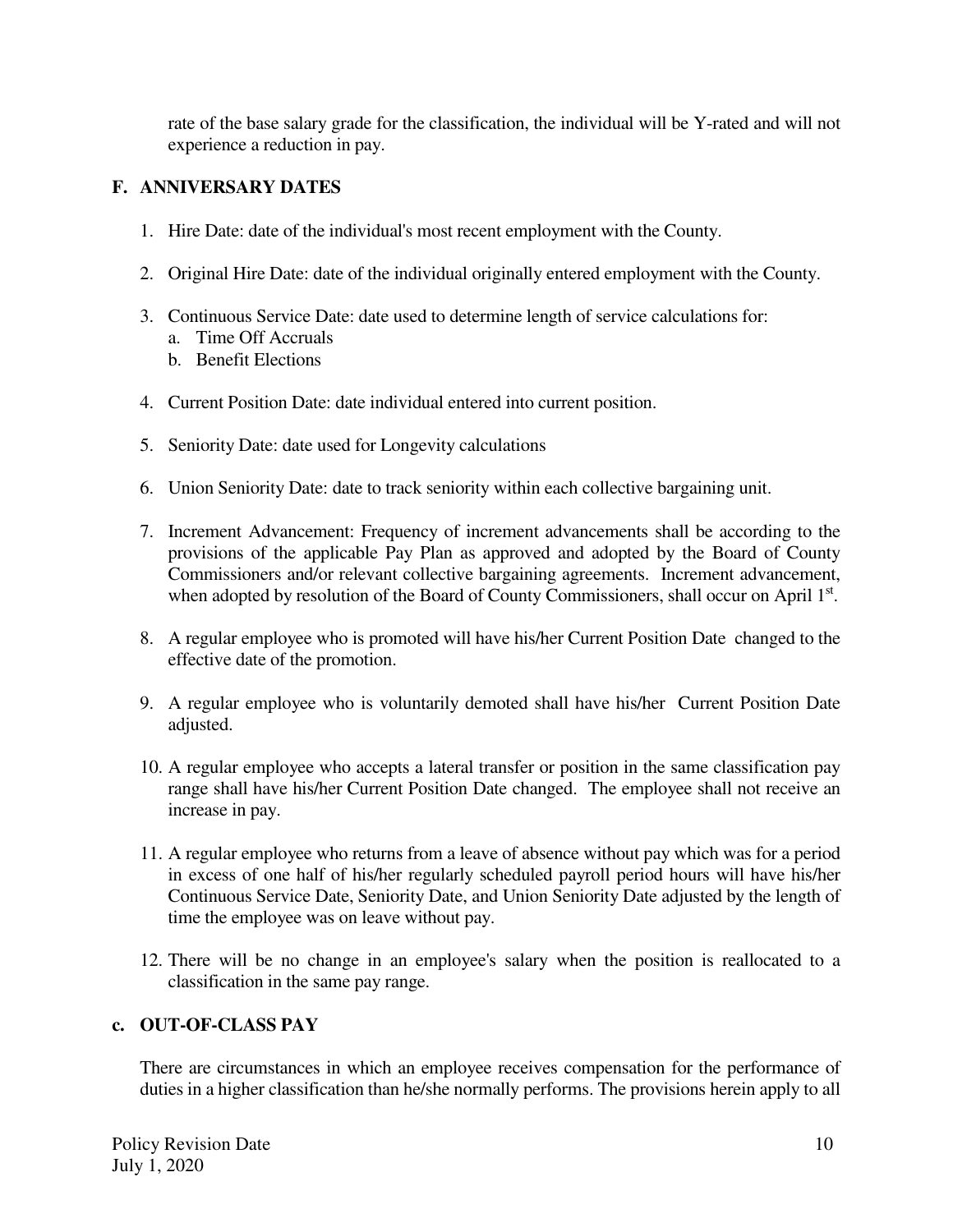employees of the County unless existing labor contracts specifically provide for a different outof-class procedure.

Compensation for working out of classification is provided as monetary recognition to an employee for the assumption and performance of duties normally performed by an employee of a higher classification. The assumption and performance of the duties of the higher classification must encompass a range of responsibilities of the higher classification not included in the current classification. The employee must meet the minimum education and experience requirements of the higher classification. The classification must be one identified in use within the department or division.

Out-of-class compensation shall not apply to temporary assignments made pursuant to mutual agreement between the employee and his or her supervisor for the purpose of providing training for a mutually agreed upon period of time. Out-of-class compensation shall not apply for coverage of a work station for a short period of time due to another employee's absence, unless specifically provided for in a collective bargaining agreement. A short period of time is defined as under 30 consecutive days. Out-of-class compensation shall begin the first day of the following pay period in which approval notification is received.

Out-of-class compensation is paid for hours worked in the higher classification. When the outof-class assignment is for less than a 30 day period, other miscellaneous hours such as sick or PTO leave and holiday pay are calculated at the employee's regular base rate.

Employees approved to work out-of-class over 30 days are to be paid the higher rate for the approved period. In this instance, other miscellaneous hours are calculated at the out-of class rate. Approval to pay out-of-class for a period over thirty (30) days must be granted by the Board of County Commissioners.

Out-of-class compensation will be calculated using the following methodology:

- 1 Pay Grade Change: Employee will be compensated at 7.5% increase above the current rate of pay in the employee's regular pay range
- 2 Pay Grade Change: Employee will be compensated at 15.0% increase above the current rate of pay in the employee's regular pay range
- 3 Pay Grade Change or higher: Employee will be compensated at 20.0% increase above the current rate of pay in the employee's regular pay range

Incumbents placed in Out-of-class assignments foreseen to exceed 6 months require the employee's current position to be evaluated for reclassification.

When the temporary assignment is completed, the employee's salary will be readjusted to its previous level at the increment where it would have been, including general salary adjustment and within range increases, if the out-of-class pay had not been made. The adjustment to the previous level shall be made the first day of the following pay period in which the assignment is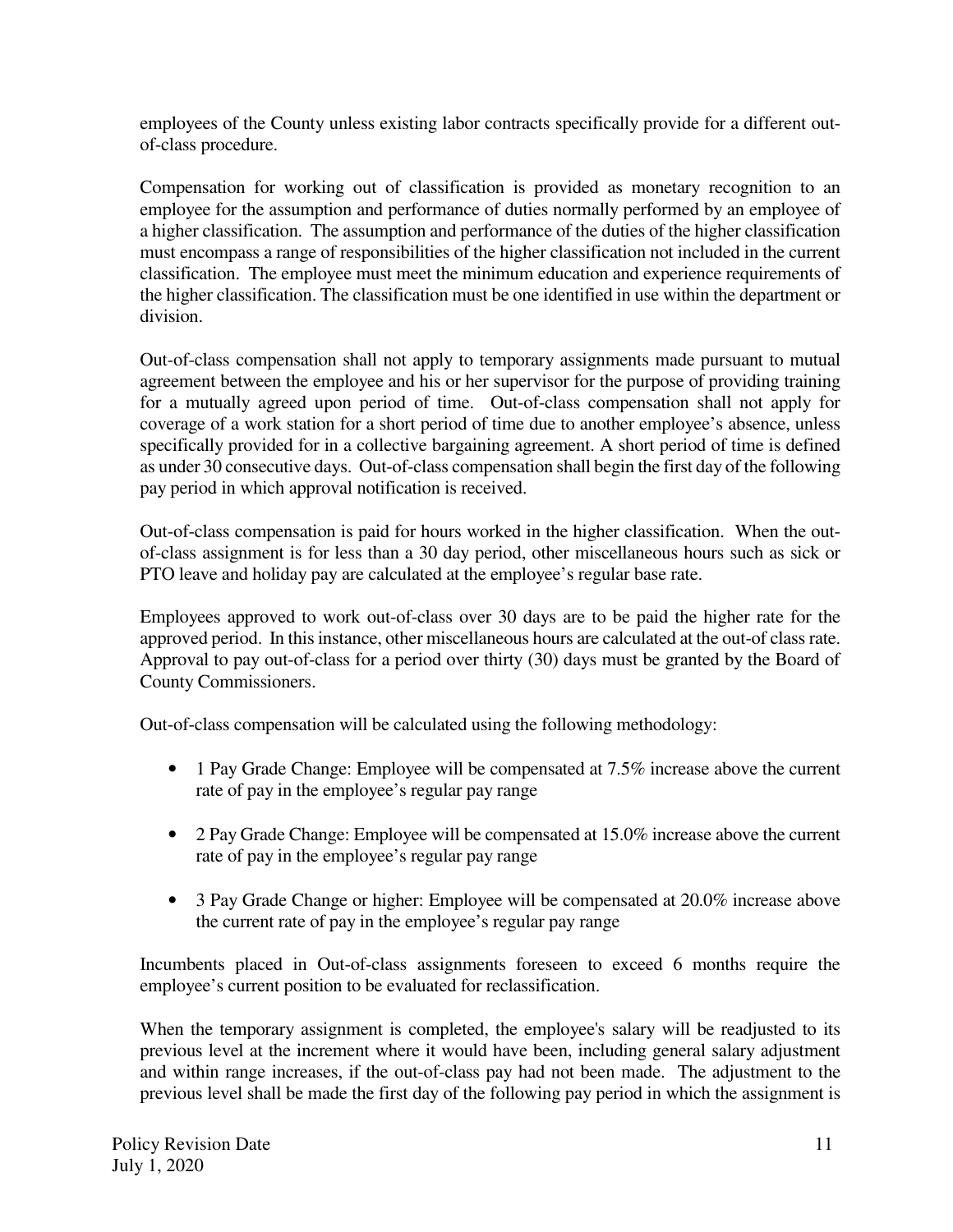terminated. The employee's hire date and continuous service date will remain unchanged throughout the temporary assignment.

Salary placement for interim appointments to management positions shall be as determined by the Board of County Commissioners.

# **d. REORGANIZATIONS**

*"Reorganization"* means a redistribution of duties and responsibilities among two or more positions within a work unit which impacts the classification of the positions. The redistribution may involve the assignment of new duties to a position, the removal of duties from a position, or the exchange of duties among multiple positions.

When a department initiates a reorganization, Human Resources shall assist by conducting a timely and comprehensive study, identifying and analyzing union issues, effect on employees, fiscal impact, and effect on the Classification and Compensation System. Study recommendations shall be presented in a staff report to the Personnel Committee and Department Head/Elected Official based upon policy, legal and contractual obligations and best business practice. The Personnel Committee shall recommend reorganization changes to the Board of County Commissioners.

## **e. MARKET FLUCTUATION FLEXIBILITY:**

Since the potential for market fluctuation must be considered in classifications with a market premium pay range, alternate plans for these classes may be developed; however, such plans must maintain the basic principles of the policy outlined herein and be approved by the Board of County Commissioners. Under this provision, the following shall apply to the Attorney classifications:

- For hiring and promotional placement, positions in the Attorney I, II, III, and IV classifications shall be considered in combination, and they may be filled in any class.
- The Attorney classification pay plan shall be divided into four job classifications based on labor market data. The Attorney classification levels are:

| Attorney I:  | Increment 1 through Increment 4               |
|--------------|-----------------------------------------------|
| Attorney II: | Increment 1 through Increment 8               |
|              | Attorney III: Increment 1 through Increment 8 |
|              | Attorney IV: Increment 1 through Increment 11 |

• The Department Head/Elected Official shall determine the initial hiring classification and increment level in the combined attorney classification series based on an assessment of the individual's skill level, experience and academic credentials. Individuals must meet established class minimum qualifications. The hiring increment may be up to the top increment of the applicable pay range. Funding for the hiring placement must be absorbed within existing department budget authority and shall not constitute justification for future additional resource allocations.